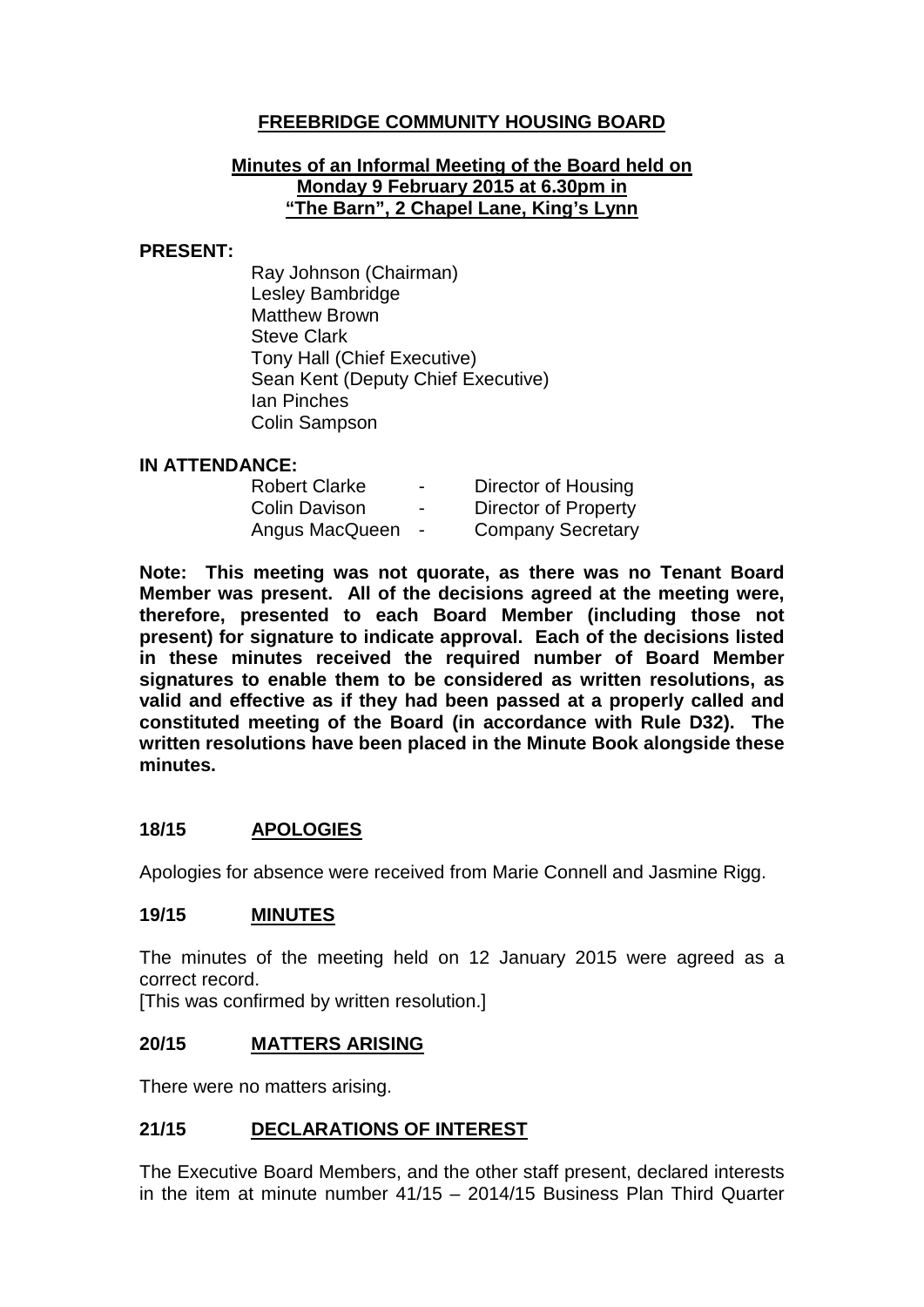Update, regarding consideration of the Business Plan Bond. They remained in the room during the discussion.

## **22/15 CHAIRMAN'S UPDATE**

The Chairman said that, since the last Board meeting, he had continued to attend his weekly meetings with the Chief Executive. He had also attended two meetings as Freebridge's representative on the Queen Elizabeth Hospital's Governor's Council.

# **23/15 CHIEF EXECUTIVE'S UPDATE**

A written update from the Chief Executive had been previously circulated and was noted by the meeting.

The written update covered the following issues:

- "Iron Grip" training for the Board being organised for summer 2015
- Special General Meeting provisional date 28 April 2015
- Development updates
- Hillington Square update
- Lesbian, Gay, Bisexual and Transgender (LGBT) History Month event hosted by Freebridge
- Cost Driver training held for senior managers
- Visit from the funders
- Plaxtole House
- Executive Remuneration there had not been enough change in the market to warrant a market review this year
- Best Companies Celebration Event
- Customer Surveying

[Confidential wording]

### **24/15 THE TRAINING HOUSES: THE OAKS AND PHOENIX HOUSE**

The Director of Housing presented a report which sought approval to enter into a revised service level agreement with the Purfleet Trust, and a new service level agreement between Freebridge, the Borough Council and the Purfleet Trust, with regard to the management of The Oaks and Phoenix House training houses.

In answer to questions, the Director of Housing made the following points:

- The length of stay of the residents would not impact on the receipt of the Temporary Accommodation Subsidy.
- The Purfleet Trust would be required by the service level agreement to manage the training houses. Exactly how they spent the money received from Freebridge would be a matter for them.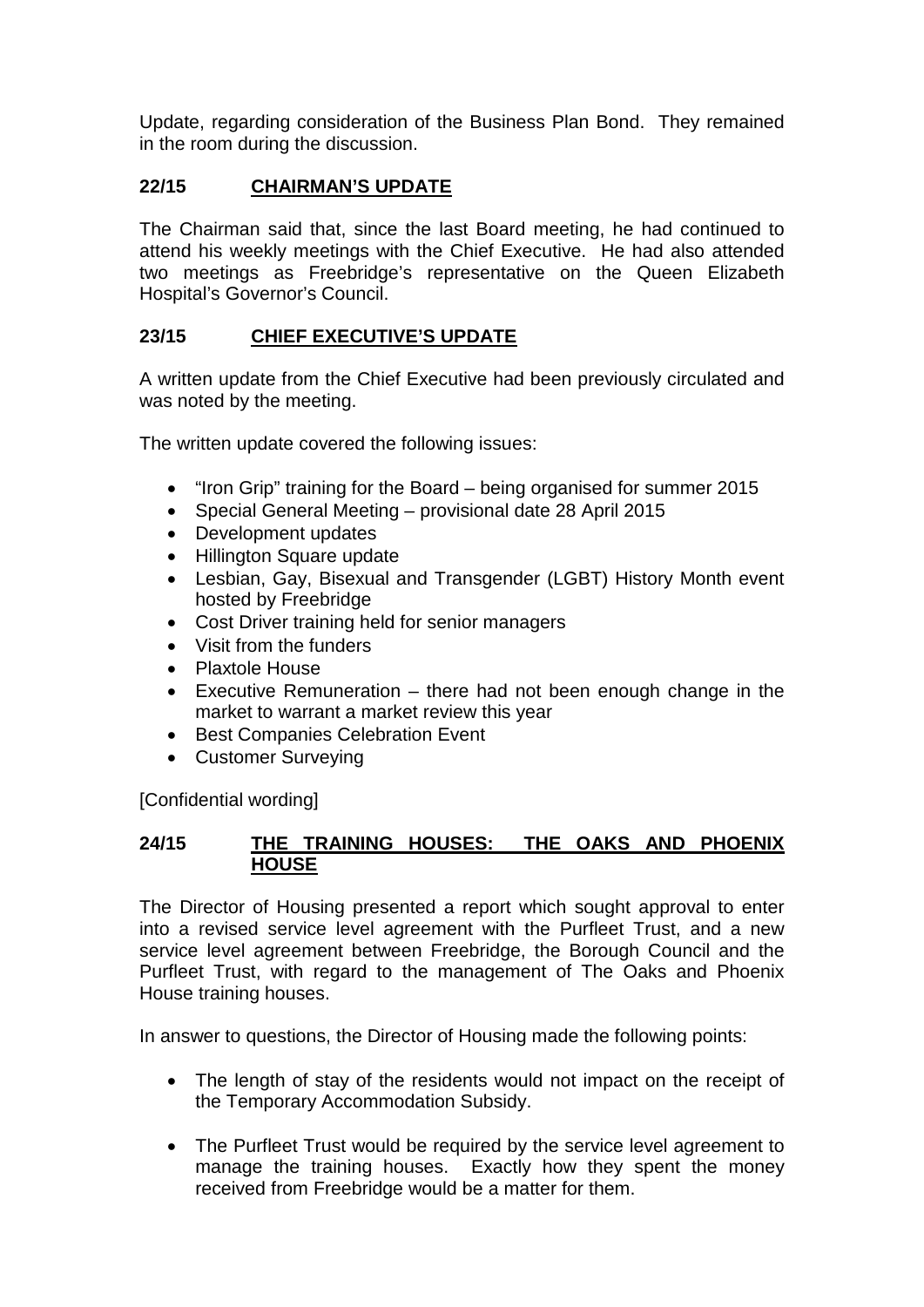- The maintenance of the properties would be Freebridge's responsibility.
- The properties were fully occupied most of the time.
- The tenants tended to be aged in their 20s, although there had been some older ones.

Board Members welcomed the significant impact on people's lives that was being achieved by the training houses project.

#### **AGREED:**

- 1) That both existing (and any newly established) Training Houses be officially designated as Temporary Accommodation, and the rents increased in accordance with Temporary Accommodation Subsidy Rates.
- 2) That an amendment be made to the existing service level agreement between Freebridge and the Purfleet Trust to reflect the payment of a management fee to the Purfleet Trust, and that the Director of Housing be given delegated authority to finalise and enter into the amended service level agreement on behalf of Freebridge.
- 3) That a new service level agreement be entered into between Freebridge, the Purfleet Trust and the Borough Council of King's Lynn and West Norfolk, and that the Director of Housing be given delegated authority to finalise and enter into the service level agreement on behalf of Freebridge.

[These were confirmed by written resolution.]

### **25/15 ALTERNATIVE HOUSING POLICY**

The Chief Executive presented a report which introduced the new Alternative Housing Policy. He highlighted that it was ultimately intended to incorporate this new Policy into the Asset Management Policy.

The Chief Executive said that the Board had had input into the development of the Policy, through a "Thinking Session" in May 2014. The Policy focused on shared housing and "Nano" housing. In answer to a question, the Chief Executive stated that, following a pilot scheme, Freebridge would discuss the "Nano" house concept with the Borough Council's Planning Department.

The Board was pleased to note that the Policy included a requirement for schemes to have exit strategies.

**AGREED:** That the Alternative Housing Policy, Strategy and Action Plan be approved.

[This was confirmed by written resolution.]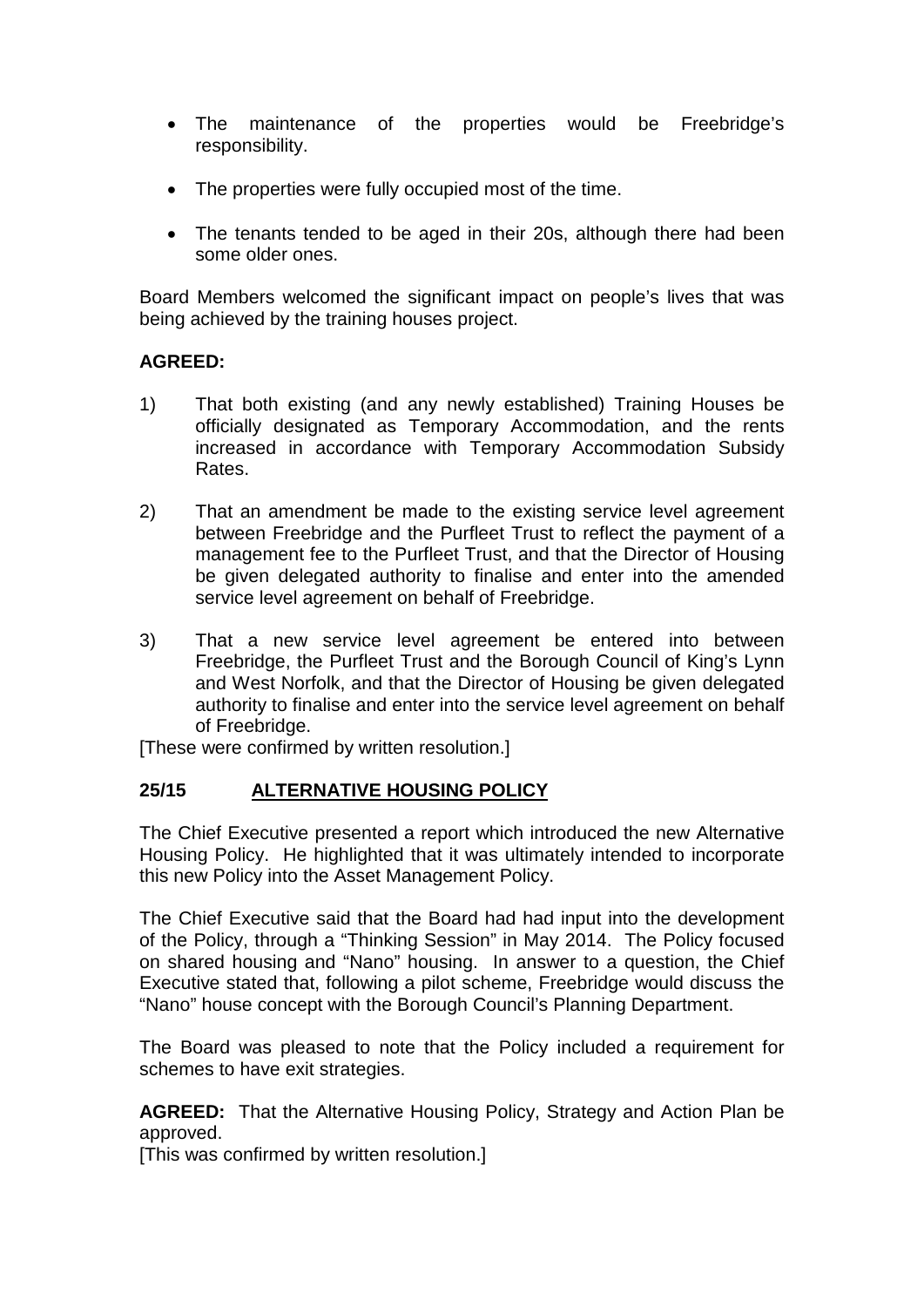# **26/15 SOCIAL AND COMMERCIAL ENTERPRISE POLICY**

The Director of Housing presented a report which introduced the new Social and Commercial Enterprise Policy.

The Board noted that it had had input into the development of the Policy, through a "Thinking Session" in December 2014.

In answer to questions, the Director of Housing said that a methodology to measure social value was being developed. Care would be taken to ensure that this was not too complicated or technical.

**AGREED:** That the Social and Commercial Enterprise Policy be approved. [This was confirmed by written resolution.]

#### **27/15 REVIEW OF THE ANTI-SOCIAL BEHAVIOUR, HARASSMENT AND HATE CRIMES POLICY**

The Director of Housing presented a report which reviewed the Anti-Social Behaviour, Harassment and Hate Crimes Policy.

The Board welcomed the revised Policy, as it showed a continued commitment and a real desire by Freebridge to support victims.

It was commented that radicalisation was a growing issue nationally which may need to be considered by the housing sector.

**AGREED:** That the suggested amendments to the Anti-Social Behaviour, Harassment and Hate Crimes Policy, as highlighted in the report, be approved.

[This was confirmed by written resolution.]

## **28/15 AMENDMENTS TO THE APPEALS POLICY**

The Director of Housing presented a report which proposed amendments to the Appeals Policy outside of the scheduled review.

**AGREED:** That the suggested amendments to the Appeals Policy, as highlighted in the report, be approved.

[This was confirmed by written resolution.]

### **29/15 REVIEW OF THE PERFORMANCE MANAGEMENT POLICY**

The Deputy Chief Executive presented a report which reviewed the Performance Management Policy.

The Board was pleased to note the improvements against key performance indicators from 2006 to 2014, as attached to the report.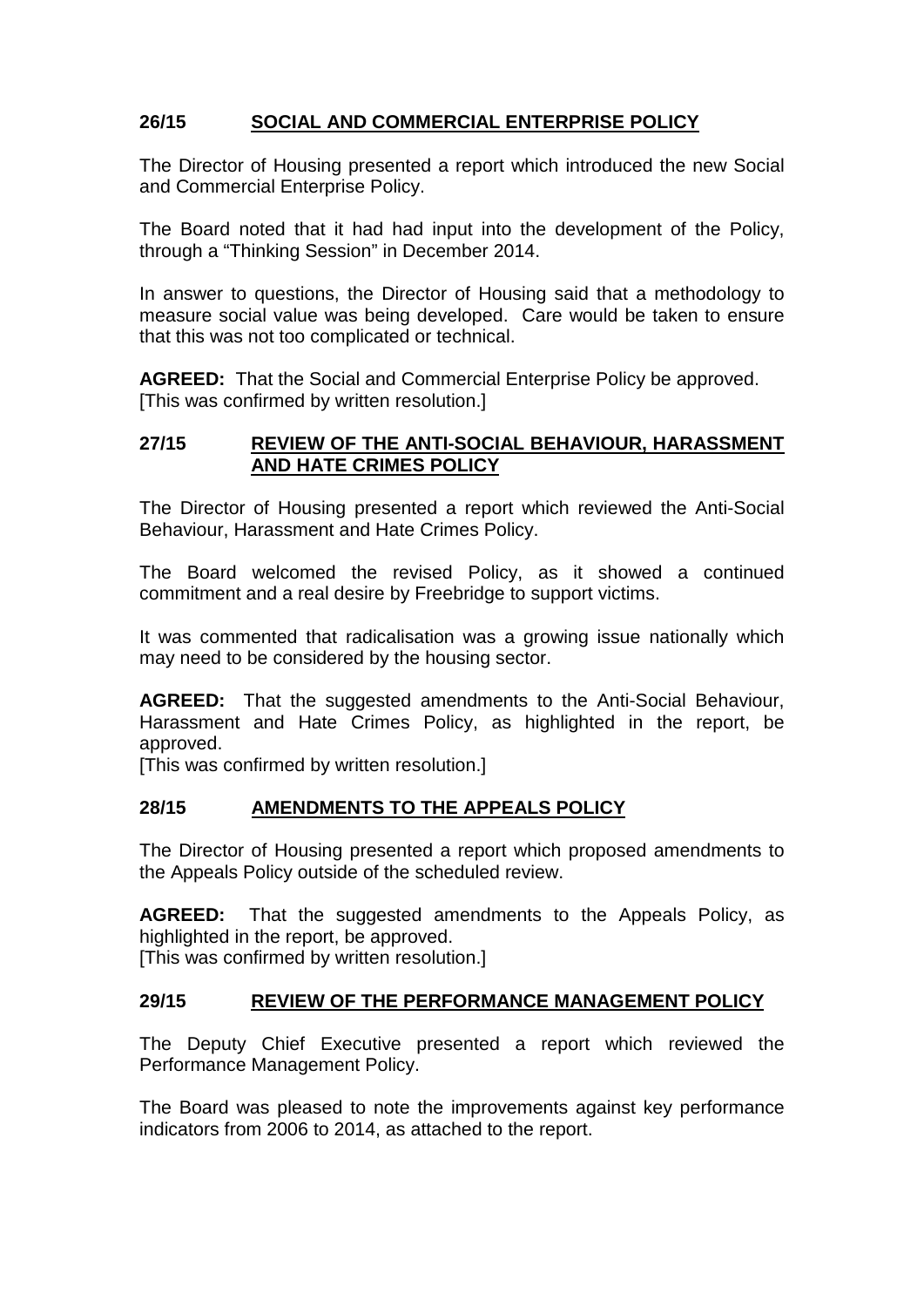# **AGREED:**

1) That the revised Performance Management Policy, Strategy and Action Plan be approved.

2) That the next scheduled review of this Policy be in three years' time. [These were confirmed by written resolution.]

### **30/15 AUDIT COMMITTEE RECOMMENDATION**

Ian Pinches, Chairman of the Audit Committee, presented a report setting out the recommendation of the Committee's meeting held on 26 January 2015.

**AGREED:** That the Anti-Fraud, Bribery and Corruption Policy be approved. [This was confirmed by written resolution.]

## **31/15 PROPOSED RULE CHANGES**

The Company Secretary presented a report which introduced a complete amendment to the Freebridge Rules. The complete amendment sought to provide Rule changes previously agreed in principle by the Board.

The Company Secretary stressed that the purpose of this item was to establish the Board's position on the complete amendment. Consultation with key stakeholders was ongoing, and the Borough Council's support would be required at a General Meeting for the complete amendment to be passed. Consultation with all tenants on changes to the Board structure would be undertaken through Streets Ahead, which was likely to be published in mid-April 2015.

The meeting acknowledged that it was appropriate to change Rule C12, so as to qualify occasions when the Board might reject an application for shareholding. However, the meeting was of the view that the amendment, as drafted, would only give it the authority to reject a shareholding application in cases of material breach of tenancy agreement or lease. The Board was concerned that this could fetter its discretion to reject applications for other reasons, and therefore requested a wider drafting of this amendment.

The meeting questioned whether it would be appropriate to allow a nonresident leaseholder [name removed] to remain on the Tenant Panel until the end of her term of office in May 2017, following removal of non-resident leaseholders from the definition of "tenant". It was determined that, in view of this individual's contribution to the Panel to date and the role that she could play in helping the development of new members to establish themselves, it would be acceptable to make a special exception on this occasion.

## **AGREED:**

1) That the complete Rule amendment attached to the report be approved as the Board's preferred position, subject to a wider redrafting of Rule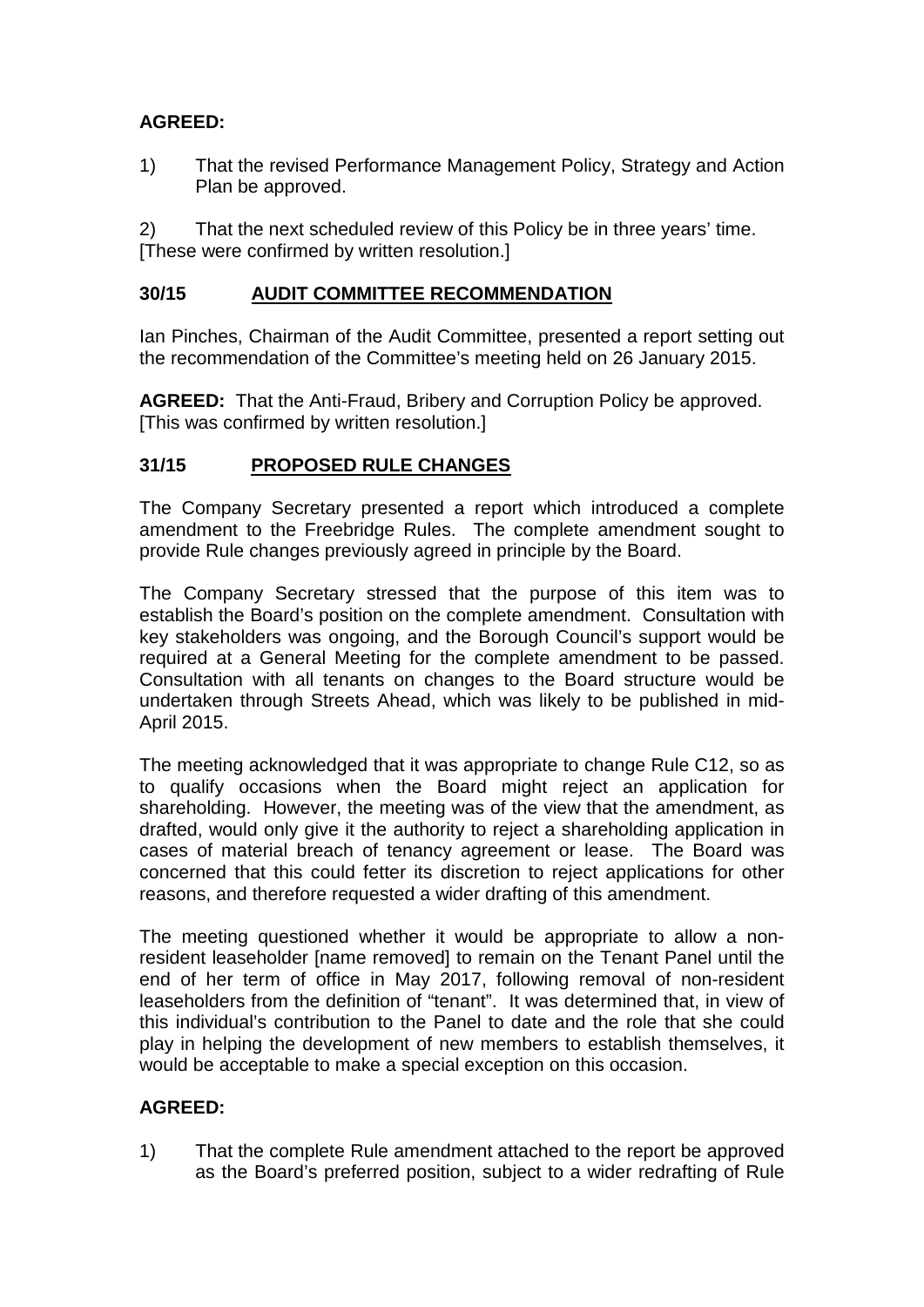C12 so as not to fetter the Board's discretion to refuse shareholding applications.

- 2) That, subject to the necessary consultation being completed, and the Borough Council indicating that it would support the complete Rule amendment, a Special General Meeting be called for the second half of April 2015 and be requested to approve the complete Rule amendment.
- 3) That the Chairman be given delegated authority, in consultation with the Company Secretary, to approve any minor amendments to the Rules resulting from the Homes and Communities Agency consent process, subject to a report back to the Board.
- 4) That, should the Rules be changed to remove non-resident leaseholders from the definition of "tenant", a special exception be made to allow [name removed] to continue as a member of the Tenant Panel until the end of her term of office in May 2017.

[These were confirmed by written resolution.]

# **32/15 GOVERNANCE IMPROVEMENT ACTION PLAN**

The Company Secretary presented a report which introduced the Governance Improvement Action Plan now revised to incorporate actions arising from the Campbell Tickell Board appraisal and review 2014 outcome report.

**AGREED:** That the Governance Improvement Action Plan, as attached to the report, be approved.

[This was confirmed by written resolution.]

### **33/15 PROCUREMENT APPROVALS**

Confidential item

## **34/15 PRINTED SIGNATORY BANK INDEMNITY**

The Deputy Chief Executive presented a report which requested the Board to agree a resolution to ratify current processes and approve a Printed Signatory Bank Indemnity for National Westminster Bank Plc, the Association's bankers.

**AGREED:** That the Association's bankers be provided with an Indemnity, as attached to the report, and that the said Indemnity Form should be entered into so as to bind the Association to the Bank upon the terms of the said Indemnity and that Mr Ray Johnson, Chairman of the Association, be authorised to sign said form.

[This was confirmed by written resolution.]

[A copy of the resolution form as required by the Bank has been placed in the Minute Book alongside these minutes.]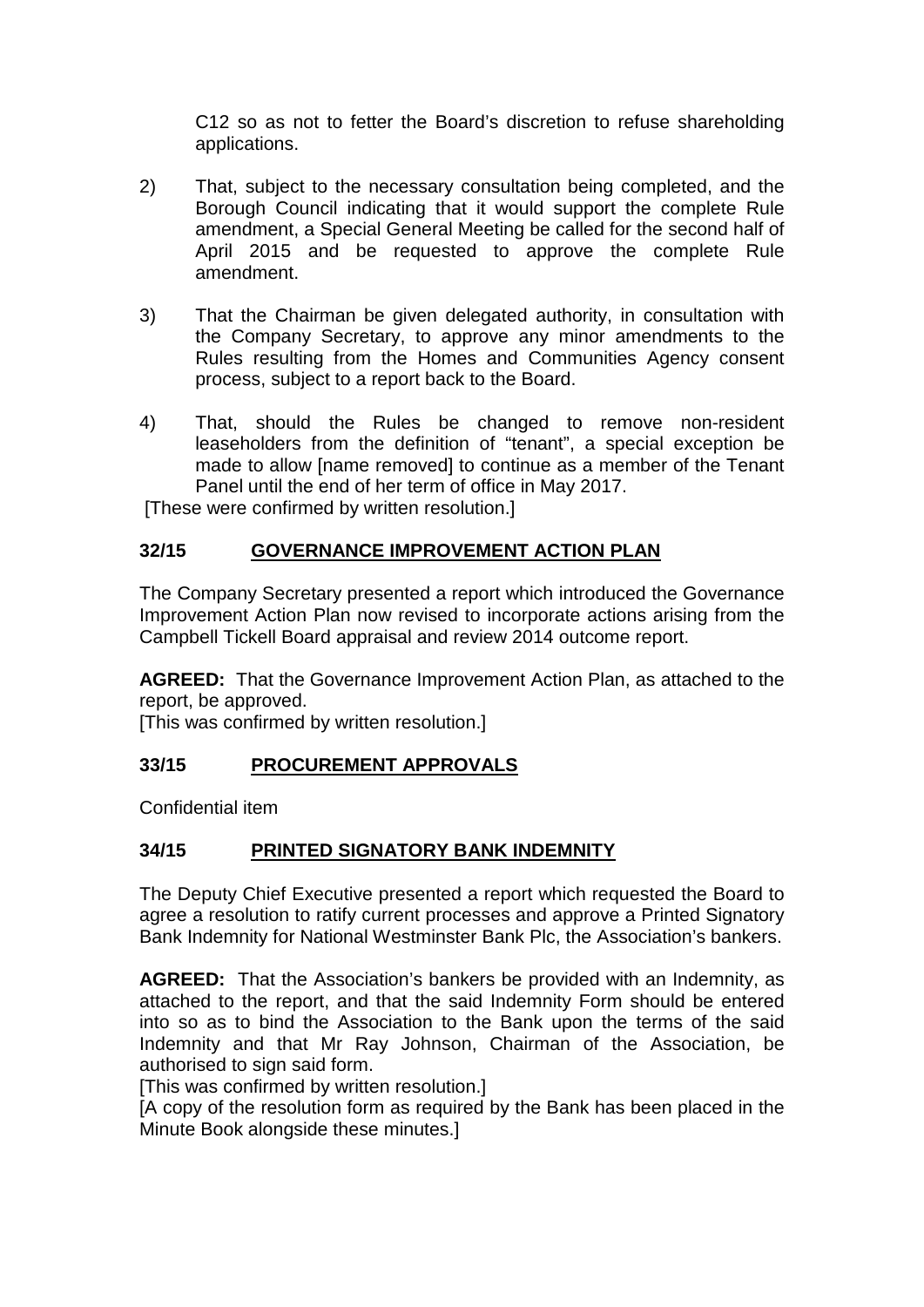### **35/15 AMENDMENT TO THE LOCAL GOVERNMENT PENSION SCHEME EMPLOYERS' POLICY STATEMENT**

The Deputy Chief Executive presented a report which set out an amendment to the Local Government Pension Scheme Employers' Policy Statement.

### **AGREED:**

- 1) That the amendment to the Local Government Pension Scheme Employers' Policy Statement be approved.
- 2) That the Board Chairman sign the revised document on the Board's behalf.

[These were confirmed by written resolution.]

### **36/15 APPOINTMENT OF SHAREHOLDERS**

The Company Secretary presented a report which listed applications for tenant shareholding.

**AGREED:** That the applications for tenant shareholding set out in Appendix 1 to the report be approved.

[This was confirmed by written resolution.]

### **37/15 OPERATIONS PERFORMANCE OVERVIEW**

The Director of Housing presented the Operations Performance Overview report for the quarter ending 31 December 2014.

Discussion took place on some aspects of the report, as set out below:

- The Director of Housing highlighted that relet times were now back on target. An external piece of work to review the lettings process was being carried out, and would influence the setting of targets for 2015/16.
- In answer to a question, the Director of Property said that the performance around service charges and other arrears appeared to have fallen; however, this was only due to a timing issue with the payment of two large invoices and was not a cause for concern.
- In answer to a question, the Director of Property explained that the figures appeared to show that many complaints were not being responded to within the required 14 days; in fact often a verbal response was given, but the system only allowed written responses to be recorded. Changes needed to be made to the computer system to enable verbal responses to be recorded, whilst staff needed to ensure that they closed down complaints formally.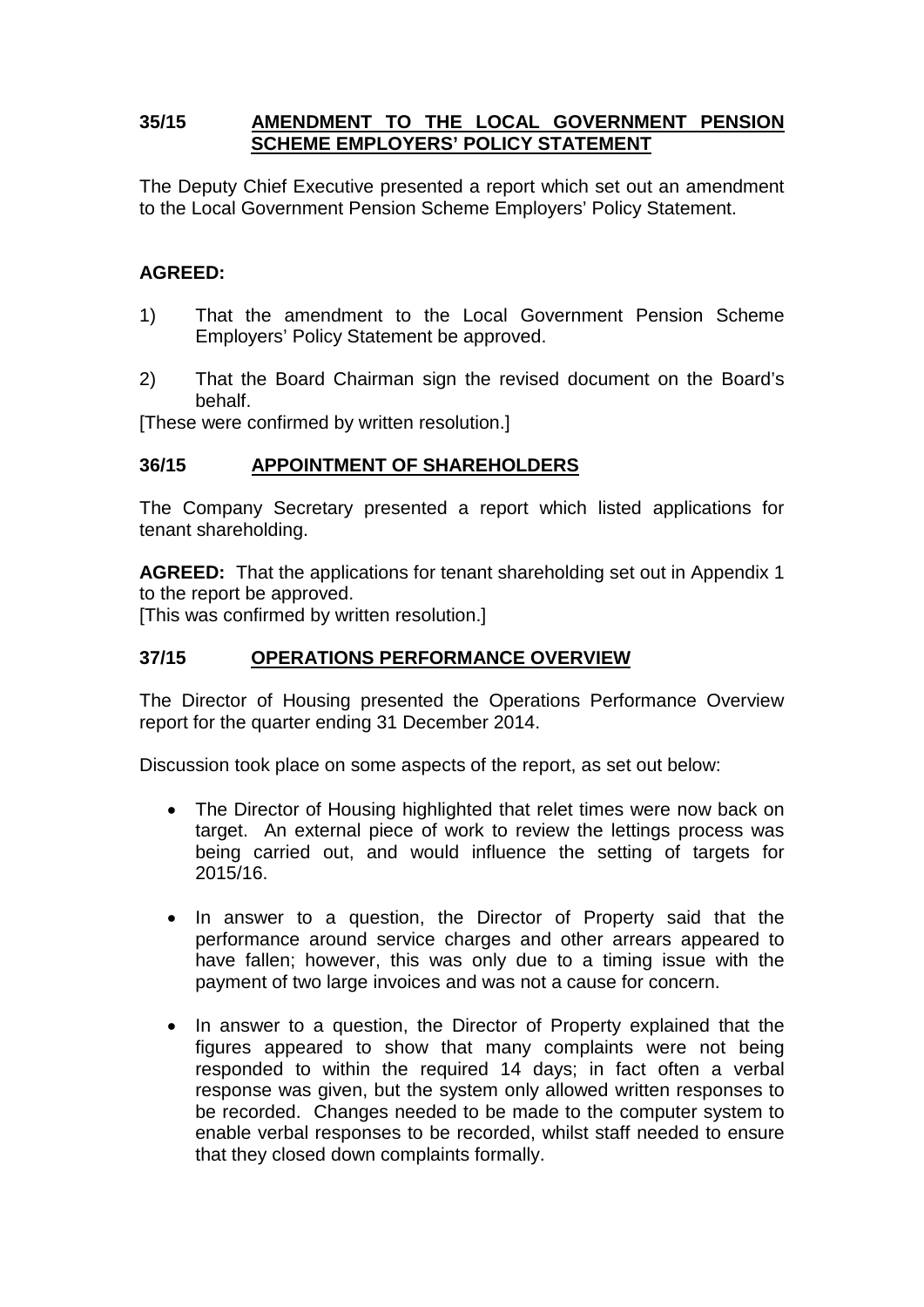- In answer to a question, the Director of Property stated that it was usual during the winter months for complaints around mould and damp to increase, but these were normally the result of lifestyle issues.
- The Chief Executive referred to a query previously raised by the Board that there had appeared to be a trend in complaints around staff attitude and communication. He had looked into this and had ascertained that the complaints had been about different people working in different parts of the organisation. He had, therefore, been able to conclude that there was not one individual or team issue. He confirmed that the Management Team was focusing on ways to improve responses.
- It was highlighted that the number of complaints received was very low when considering the number of properties owned by Freebridge. The meeting thanked the Management Team for preparing a report which clearly set out the situation around complaints. The meeting was also very pleased to note the large number of compliments that had been received, and asked that its thanks be passed on to staff.

The meeting noted the report.

### **38/15 FINANCE AND HUMAN RESOURCES QUARTERLY MANAGEMENT REPORT**

Confidential item

## **39/15 TREASURY MANGEMENT AND STRATEGY UPDATE**

Confidential item

### **40/15 RISK MANAGEMENT AND FRAUD AWARENESS UPDATE**

The Deputy Chief Executive presented a report which detailed risk management activity during the quarter ending 31 December 2014 and provided an update to the Risk Map.

The Deputy Chief Executive advised that consideration was being given to revising the Risk Map, so that it was split between operational risks, to be monitored by the Management Team, and strategic risks, to be monitored by the Board.

In answer to a question, the Deputy Chief Executive confirmed that the PricewaterhouseCoopers report on Freebridge's cyber security had now been received.

The meeting noted the report.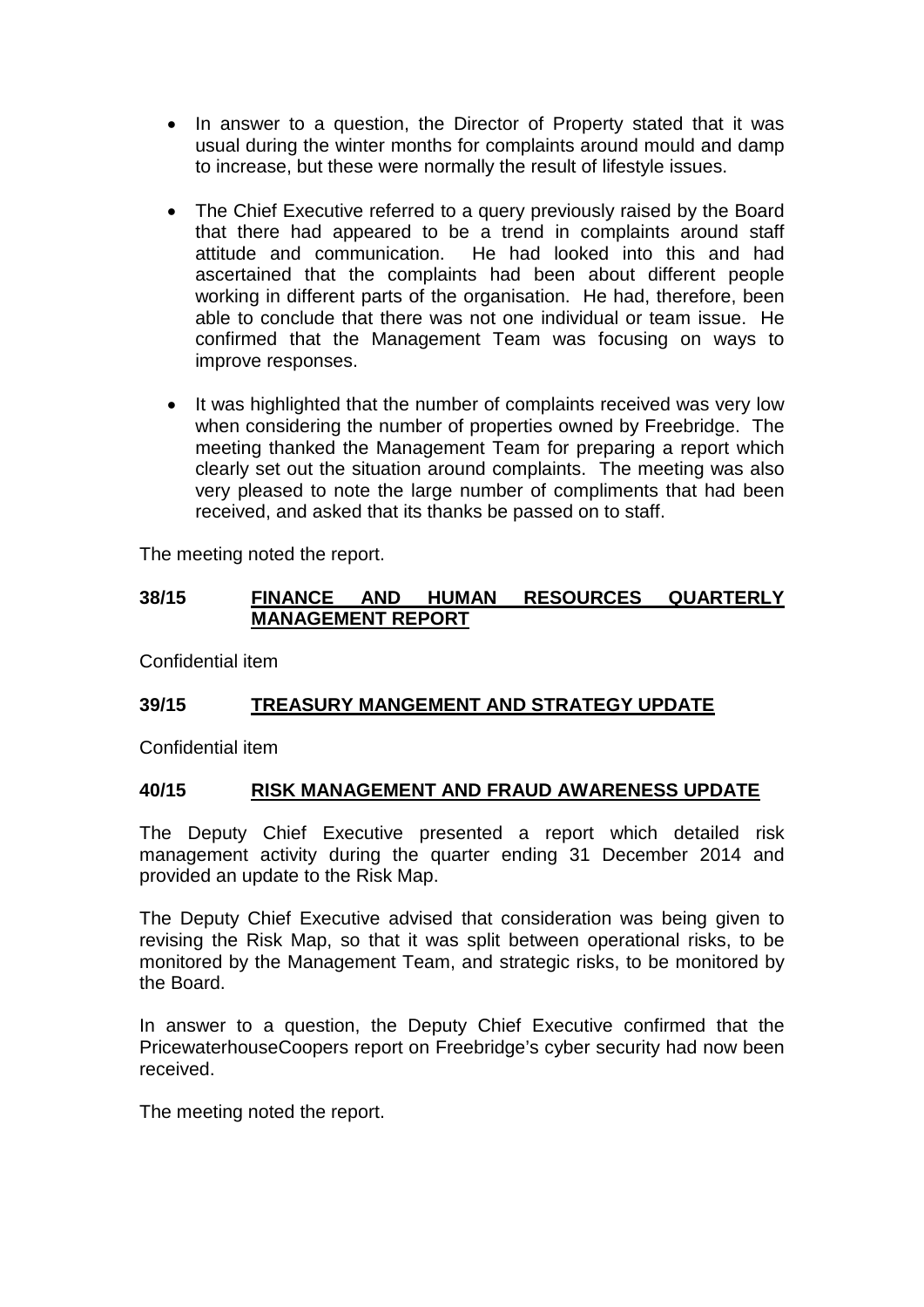# **41/15 2014/15 BUSINESS PLAN – THIRD QUARTER UPDATE**

The Chief Executive presented a report which set out the third quarter update to the 2014/15 Business Plan.

The Chief Executive pointed out that the Board would need to decide how to allocate the discretionary element of the Business Plan Bond. The meeting was of the view that there had been good performance across the organisation, and so the discretionary payment should reflect this rather than performance in any particular area. A final decision on how this should be allocated would be made when the Business Plan outturn report was produced.

The Board noted the report.

### **42/15 BENCHMARKING REPORT 2013/14**

The Deputy Chief Executive presented a report which set out the annual Housemark benchmarking results for 2013/14.

The meeting noted that Freebridge had dropped in rank for the cost per property of responsive repairs. It was not necessarily a bad thing to increase resources for repairs; however, it would be worth reviewing the allocation of staff time.

The meeting was particularly pleased to note the positive outcomes for Freebridge in relation to IT & communications, tenancy turnover rate, and customer services.

The Deputy Chief Executive said that some associations no longer took part in the annual benchmarking exercise, and so it was becoming less useful than in the past. It may be worth considering whether to continue Freebridge's involvement at some point in the future, although it still had some value at present. In response to a request, the Deputy Chief Executive said that he would provide Board Members with the annual cost of Freebridge's involvement in Housemark.

The meeting noted the report.

### **43/15 SWARM APPRENTICESHIPS – CONCLUDING REPORT**

The Director of Housing presented a report which described the progress made on the SWARM apprenticeships programme.

It was highlighted that the full payment originally agreed by Freebridge would not now be made to SWARM. This was because targets for arranging apprenticeships, required by the Freebridge Board, had not been met. The meeting was disappointed to note this situation, which was not because of a lack of young people wishing to become apprentices, but because there was a lack of firms willing to employ them. The meeting was pleased to note that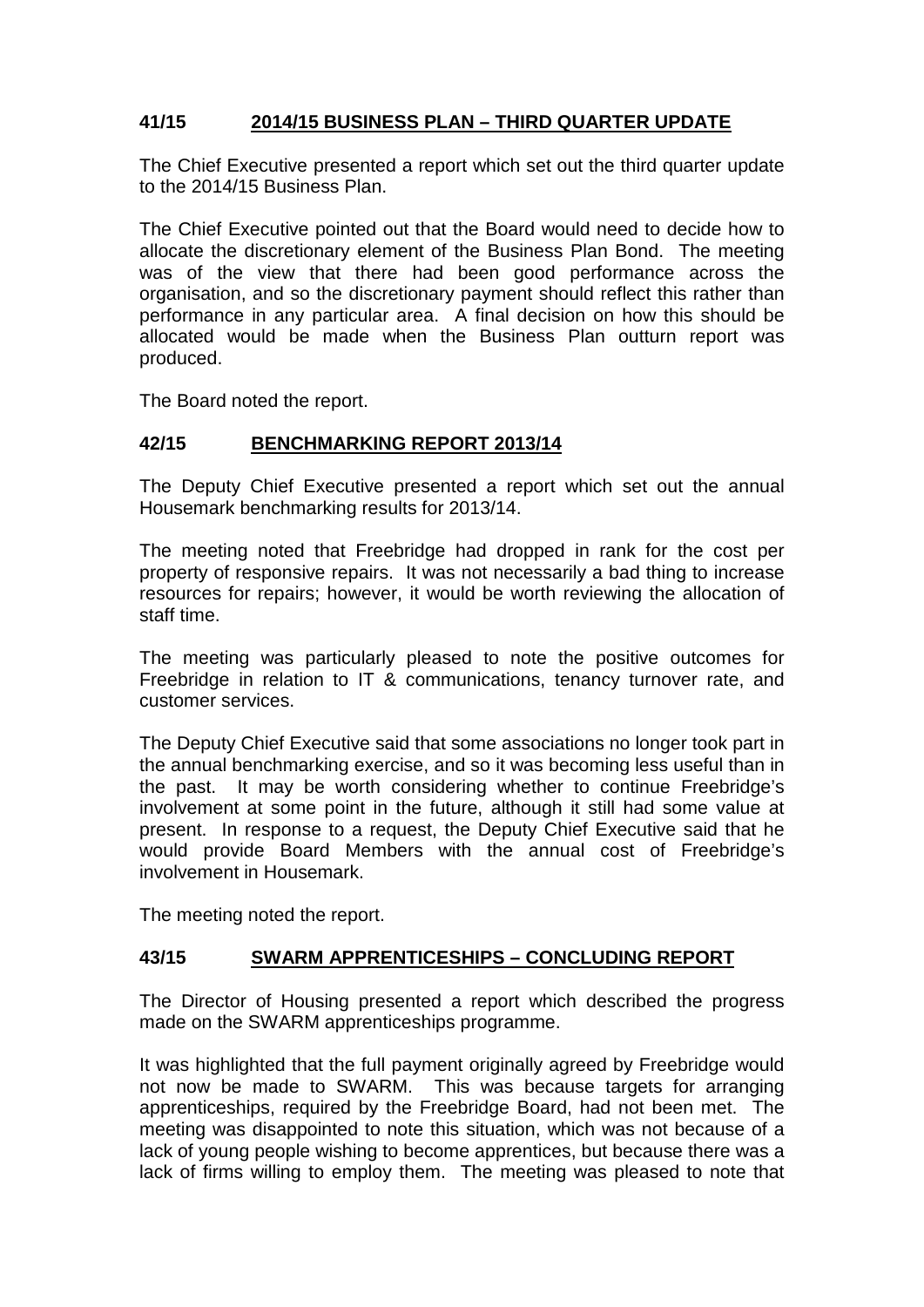Freebridge would be assisting in the promotion of the programme to local businesses.

The meeting noted the report.

# **44/15 PROVIDENCE STREET CENTRE UPDATE**

The Director of Housing presented a report which described the development of the Providence Street Centre to date and the plans for the future.

The meeting was delighted to note the significant increase in usage of the Centre since Freebridge had taken ownership of it in January 2014, and asked that its thanks be passed on to the staff involved. It was also highlighted that an exit strategy was in place, should this be required.

In answer to a question, the Director of Housing said that there would be a report to a future Board meeting on the social impact of the Hillington Square refurbishment. This would include consideration of a methodology for measuring social value. The meeting acknowledged that it would be useful to adopt a standard methodology as and when one emerged.

It was commented that the wider role of housing associations in terms of social impact was being increasingly recognised nationally by the Government and health organisations.

The meeting noted the report.

### **45/15 UPDATE ON DEVELOPMENT OF THE FINANCIAL PLAN**

The Deputy Chief Executive presented a report which provided an update on the development of the Financial Plan and associated activities for 2014/15.

It was noted that some Board Members had previously requested training on the BRIXX financial planning system. It was possible that this would be covered sufficiently in the "iron grip" training to be held in summer 2015.

The meeting noted the report.

### **46/15 URGENT ACTION TAKEN – PROVISION OF A TENANCY TO A CLOSE RELATIVE OF A RECENT EMPLOYEE**

The meeting noted a request for urgent action that had been approved, to enable the Association to provide a tenancy to a close relative of a recent employee.

The meeting noted the report.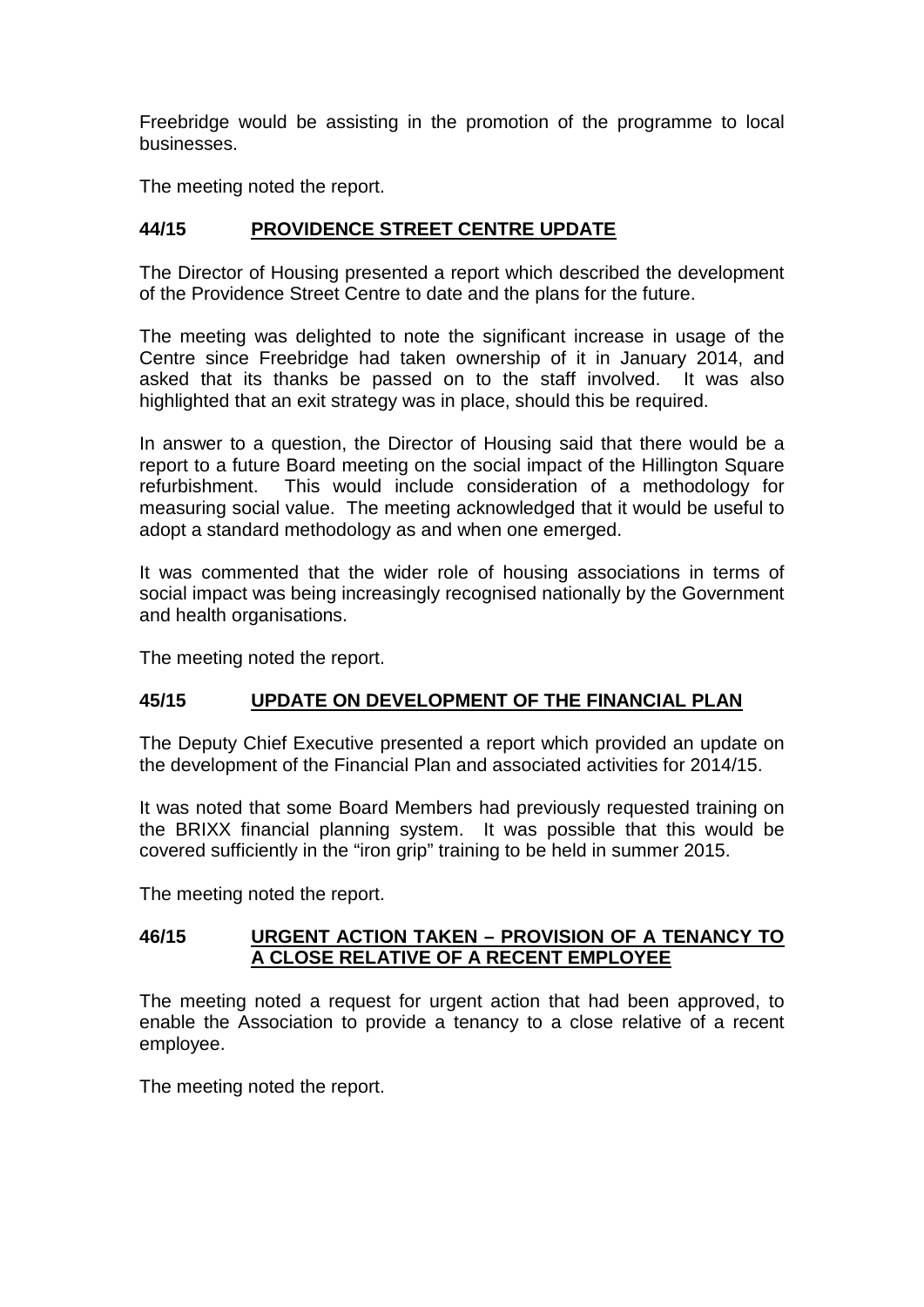### **47/15 URGENT ACTION TAKEN – EASTERN PROCUREMENT PROJECT PARTNERING CONTRACT**

The meeting noted a request for urgent action that had been approved, to enable the Association to enter into a project partnering contract with Eastern Procurement.

The meeting noted the report.

### **48/15 WORK UPDATE**

The Company Secretary presented the work update, which included the following:

- Action Sheet
- Future Work Programme of the Board.

It was highlighted that there was an outstanding entry on the action sheet to consider the use the volunteers by Freebridge to give debt advice. It was explained that Freebridge was not in a position to host the volunteers, as it would have a vested interest in any advice given. However, the Director of Housing would contact West Norfolk Community and Voluntary Action to ask whether they could host or support such a scheme. The action would then be closed, as Freebridge would not be able to take this further. Tenants in need of debt advice would always be "signposted" to the appropriate agencies.

The Board noted the update.

## **49/15 ANY OTHER BUSINESS**

### **(a) Tenant Panel Observers at Board Meetings**

The Company Secretary reminded the meeting that the Board had previously invited Tenant Panel Members to observe Board meetings as part of their development. Some relatively new recruits to the Panel had expressed an interest in observing a Board meeting, and this was currently being arranged.

### **(b) Attempted Fraud**

. The Chairman advised that Freebridge's Finance team had recently foiled an attempted fraud. The team had been informed of a change of bank details for a major contractor. On following the correct procedures, the team had established that this was fraudulent, thereby potentially saving both Freebridge and the contractor a large amount of money. The meeting requested that its thanks be passed on to the Finance team for their vigilance and diligence in following the procedures.